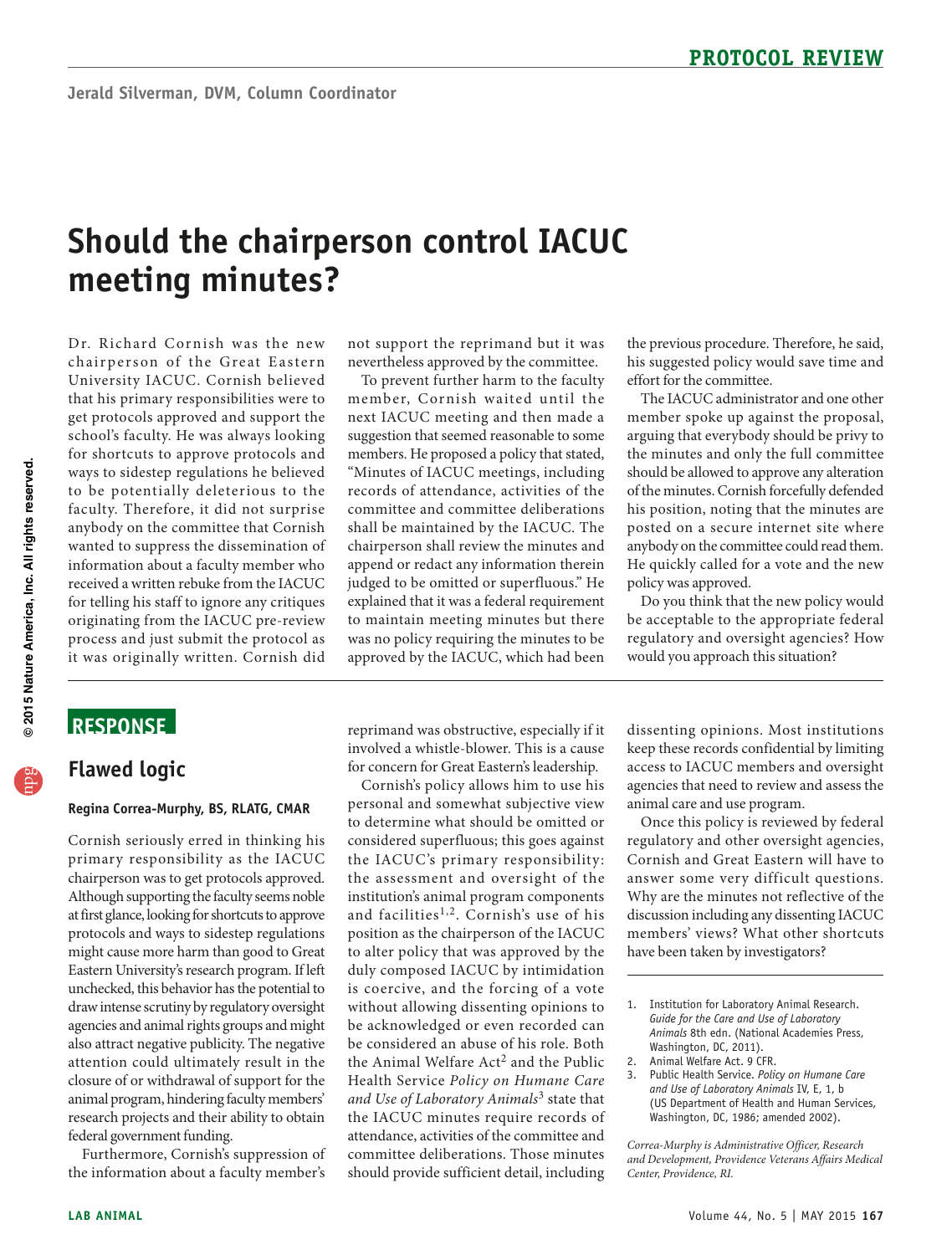# **ReSponSe**

### **Consider a compromise**

#### **Mary e. Martin, DVM, MpH, DACLAM & Christine A. Bellezza, DVM**

 Cornish is correct that federal regulations presume that the decision to send a written rebuke to a faculty member from the IACUC for ignoring IACUC critiques in it acceptable—and doubt that regulatory do not specify that meeting minutes must be approved by the full IACUC. He is also correct that the Animal Welfare Act Regulations  $(2.35 (a)(2))^1$  and the Public Health Service *Policy on Humane Care and Use of Laboratory Animals* (IV, E.1.b)2 do specify that minutes of IACUC meetings, including records of attendance, activities of the committee and committee deliberations, shall be maintained by the IACUC. We the pre-review process was a committee deliberation. An argument can be made that this information must be included in the minutes since the reprimand arose from a committee decision. We do not find

agencies would find it acceptable—for the IACUC chairperson to singlehandedly and permanently remove information concerning a committee deliberation from the minutes. If committee members have no opportunity to revise the minutes after the IAUC chairperson alters them, then Cornish's policy would seem to contradict the spirit, if not the letter, of the law.

 spare possible harm to the faculty member. in discussions must be included in IACUC protect the faculty member's anonymity by by simply mentioning that the committee discussed the issue of investigators choosing Compromise might be possible between Cornish and the IACUC administrator and members who believe that the full committee should be allowed to approve the minutes. The chairperson wants to exclude information from the minutes to Minutes are considered records that might be subject to disclosure under the Freedom of Information Act3. Federal law does not specify that names of individuals involved meeting minutes. It might be possible to referring to him by a generic title or code or to ignore IACUC pre-review comments.

 (As an aside, there is no law that investigators protocol can be withheld until the revisions to the minutes on a secure website and should be able to request alterations if they must respond to pre-review comments. However, if, on review, the IACUC agrees with the comments, approval of the are made.) As part of the compromise, all IACUC members should have access believe that relevant information has been omitted. Members should also be able to request deletion of material that does not fall within the guidelines (e.g., records of attendance, activities of the committee and committee deliberations), particularly if the information is of a sensitive nature. By working together, the chairperson, IACUC administrator and IACUC members can come to an agreement to protect sensitive information while providing the required information in the IACUC minutes.

# *A word from OLAW and USDA*

In response to the questions posed in this scenario, the Office of Laboratory Animal Welfare (OLAW) and the United States Department of *Agriculture, Animal and Plant Health Inspection Service, Animal Care (USDA, APHIS, AC) offer the following guidance:* 

The scenario asks two questions: whether the IACUC must approve the minutes of its meetings and whether it is acceptable for a committee member to alter the minutes without IACUC input. The Animal Welfare Act regulations and the Public Health Service *Policy on Humane Care and Use of Laboratory Animals* provide identical requirements on IACUC meeting minutes. Specifically, research facilities are required to maintain "minutes of IACUC meetings, including records of attendance, activities of the Committee, and Committee deliberations"<sup>1,2</sup>. The minutes should document major issues discussed by the IACUC and the outcomes in sufficient detail for an outsider to ascertain the nature of the discussion and the conclusions reached without compromising security, privacy or proprietary information $3$ .

Previous guidance on IACUC meeting minutes<sup>4</sup> is applicable to this scenario. OLAW and USDA expect IACUC members "to be involved in assuring the accuracy of the minutes, to correct identified errors and to certify that the records factually reference the discussions and outcomes regarding the proposals reviewed and the business conducted"4. The guidance provides latitude on possible options to approve the final version of the minutes, which include discussion at a convened meeting of a quorum, distribution by hard copy or electronically for concurrence or obtaining verbal concurrence by telephone after distribution of the document<sup>4</sup>. An environment of censorship created by the IACUC's new policy is not in keeping with OLAW and USDA's expectations for a cooperative and engaged committee.

- 1. Animal Welfare Act and Regulations. Code of Federal Regulations. Title 9. Section 2.35 (a).
- 2. Public Health Service. Policy on Humane Care and Use of Laboratory Animals (US Department of Health and Human Services, Washington, DC, 1986; amended 2002).
- 3. Public Health Service. Policy on Humane Care and Use of Laboratory Animals—Frequently Asked Questions. IACUC Composition, Functions and Authority, Question No. B.7. (US Department of Health and Human Services, Washington, DC, 2006, revised 2013).
- 4. Brown, P. & Gipson, C. A word from OLAW and USDA. *Lab Anim. (NY)* **39**, 299 (2010).

### **patricia Brown, VMD, MS, DACLAM Chester Gipson, DVM**

*OLAW, OER, OD, NIH, HHS* 

*Director Deputy Administrator* 

<sup>1.</sup> Animal Welfare Act and Animal Welfare Regulations. 9 CFR.

<sup>2.</sup> Public Health Service. *Policy on Humane Care and Use of Laboratory Animals* (US Department of Health and Human Services, Washington, DC, 1986; amended 2002).